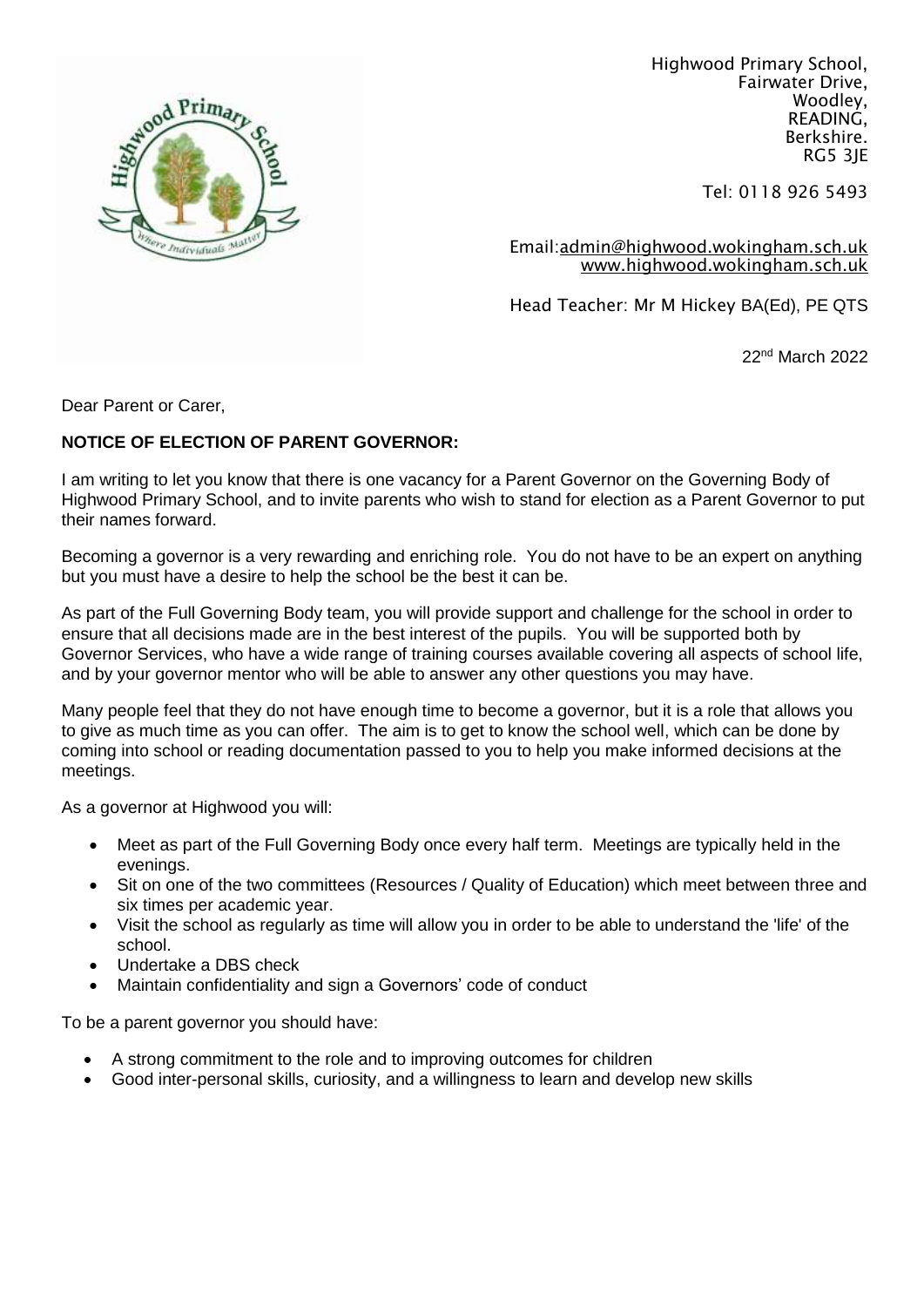### **How to apply**

If you wish to stand for election as a Parent Governor you should;

**1** Complete the attached nomination form.

**2** Have your nomination supported by a proposer and seconder, who are parents of children also attending the school (you may nominate yourself).

- **3**You may include a brief personal statement for circulation to voters, should a ballot be required.
- **4** Return the form to the school clearly marked FAO the Returning Officer by the closing date & time.

Nominations forms must be received by 4pm on Monday 28<sup>th</sup> March. No nomination will be accepted after that date and time.

If the number of nominations received does not exceed the number of vacancies, all those nominated will be appointed without a ballot. If there are more nominations than vacancies, a secret ballot will be held, and each parent will be issued with a voting paper, via pupil post. If you would prefer to receive the voting paper by post please complete the slip at the bottom of the page and return it to me.

The following timetable will apply if it is necessary to hold a ballot:

Nomination forms sent home via pupil post - Tuesday 22<sup>nd</sup> March 2022

Last day for returning nominations  $-4$ pm on Tuesday 29<sup>th</sup> March 2022

Ballot paper dispatched to parents along with notification of the candidates' – Wednesday  $30<sup>th</sup>$ March

Last day for return of ballot papers  $-$  4pm on Tuesday  $5<sup>th</sup>$  April 2022

Count of ballot papers – Wednesday  $6<sup>th</sup>$  April 2022

All parents will be notified of the result.

There is an expectation from Wokingham Borough Council and the school that all new governors will attend induction training.

Yours sincerely,

Returning Officer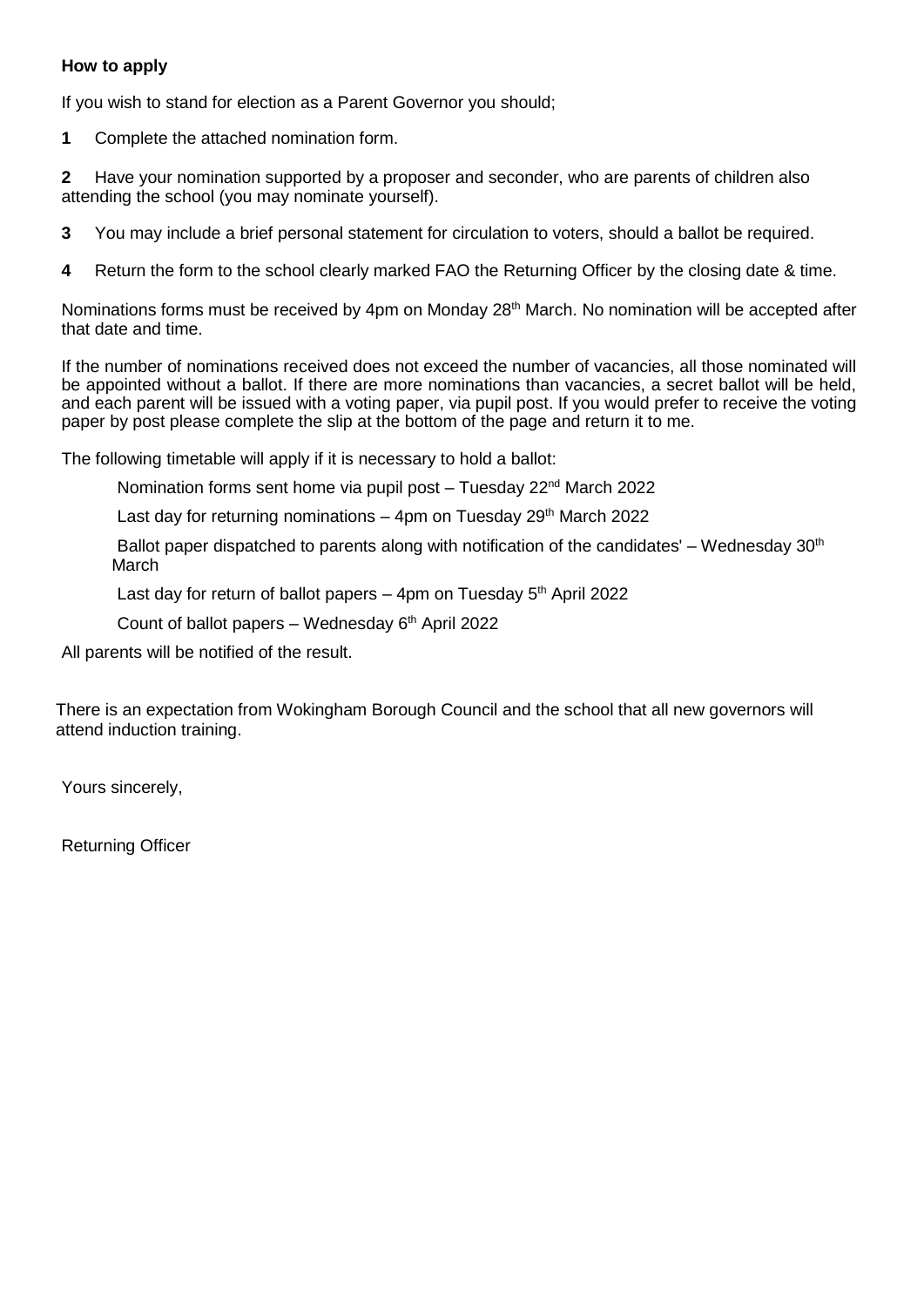# **Nomination form for the Election of Parent Governor at Highwood Primary School**

I, Mr/Mrs/Miss/Ms ...................…………………………………………. (Full name)

of (full address) …….......................…..................................................………………………………

……………………………………………………………………………………………………………….

Parent of …......................………………..... wish to stand for election as a Parent Governor of the above named school. The following parents of children attending the school propose and second my nomination:-

| Name of Proposer | Address | Signature |
|------------------|---------|-----------|
| Name of Seconder | Address | Signature |

**I have read the General Criteria for disqualification (overleaf) and I am eligible to stand as a parent governor.**

Signed ...............................................................…………….. Date ...................…........…....

Please return the completed nomination form to the Returning Officer by no later than 4pm on Tuesday 29<sup>th</sup> March 2022. You may also include a very brief statement, saying who you are and why you wish to be a parent governor (optional) in not more than [e.g. 200] words.